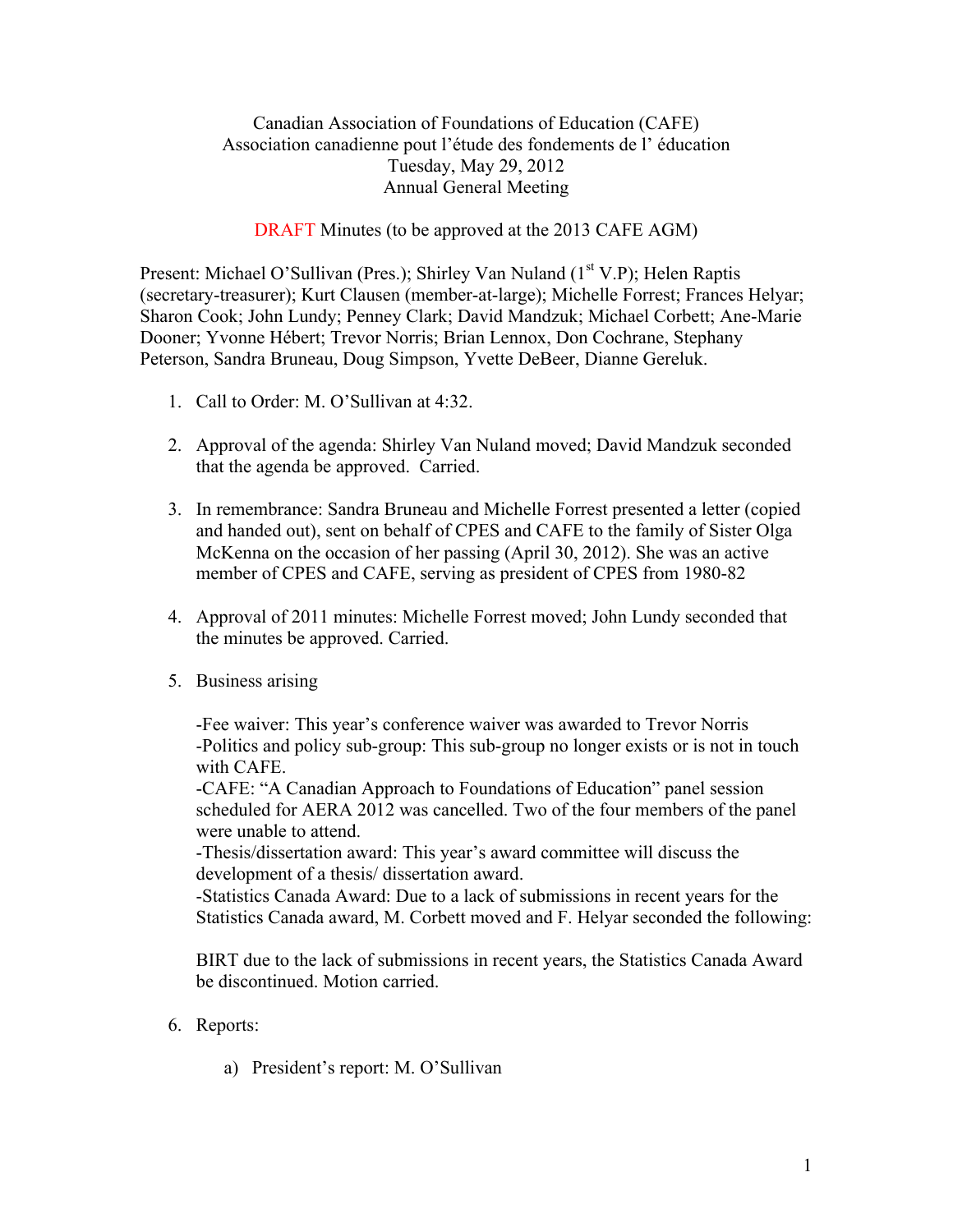-CAFE constitution: S.Van Nuland moved and H. Raptis seconded the following resolution:

BIRT the Constitution (2012) as amended be accepted and that it take effect immediately. Carried.

-CSSE continued participation in Congress: M. O'Sullivan explained the concerns raised at CSSE board meeting about our participation in Congress. The board has opted to explore the issue in depth with the membership. Discussion ensued. M. Forrest moved and S. Van Nuland seconded the following resolution:

BIRT that CAFE supports the continued membership of CSSE in the CFSSH but encourages the CSSE executive to continued efforts to enhance the benefits to CSSE of our membership. Carried.

-Research initiatives relating to the state and status of Foundations of Education in Canada: Discussion took place about the languishing status of Foundations in Teacher Education programs in Canada. Ideas were put forward re: improving status of Foundations, such as greater political activism.

H. Raptis and D. Mandzuk offered to organize a 1-day pre-CSSE conference session to generate ideas and strategies.

- b)  $1<sup>st</sup> VP Report: S. Van Nuland MOSthanked SVM for all her support$ over the year and during his hospitalization; SVN reported on the activities of this year's awards committee. She moved that there be 2 members from each SIG plus 2 past award winners on each jury. M Forrest seconded. Carried.
- c) Secretary-Treasurer report: H. Raptis referred members to the financial summary (below).

| <b>Date</b> | Amount       | <b>Balance</b> | Reason                                             | <b>CSSE</b> I |
|-------------|--------------|----------------|----------------------------------------------------|---------------|
| 22/07/10    | \$3,097.55   | \$3,097.55     | CAFE - Funds transferred to open budget line       | 2010072       |
| 27/07/10    | $-$ \$400.00 | \$2,697.55     | CAFE - annual transfer to SIGs - SociNet           | c10403        |
| 27/07/10    | $-$ \$400.00 | \$2,297.55     | CAFE - annual transfer to SIGs - CHEA              | c10404        |
| 27/07/10    | $-$ \$400.00 | \$1,897.55     | CAFE - annual transfer to SIGs - CPES              | c10405        |
|             |              |                | CAFE - framing of certificate for D. Mandzuk by R. |               |
| 13/10/10    | $-$ \$54.12  | \$1,843.43     | Clifton                                            | c10429        |
| 13/04/11    | \$1,640.00   | \$3,483.43     | CAFE - 2010 membership fees collected by CSSE      | Internal      |
| 13/04/11    | $-$ \$293.60 | \$3,189.83     | CAFE - Charges related to 2010 conference          | Internal      |
| 06/10/11    | $-$ \$57.24  | \$3,132.59     | CAFE - Shirley Van Nuland                          | c10757        |
|             | \$1,430.00   | \$4,562.59     | CAFE - 2011 membership fees collected by CSSE      | Internal      |
|             | $-$ \$411.45 | \$4.151.14     | CAFE - Charges related to 2011 conference          | Internal      |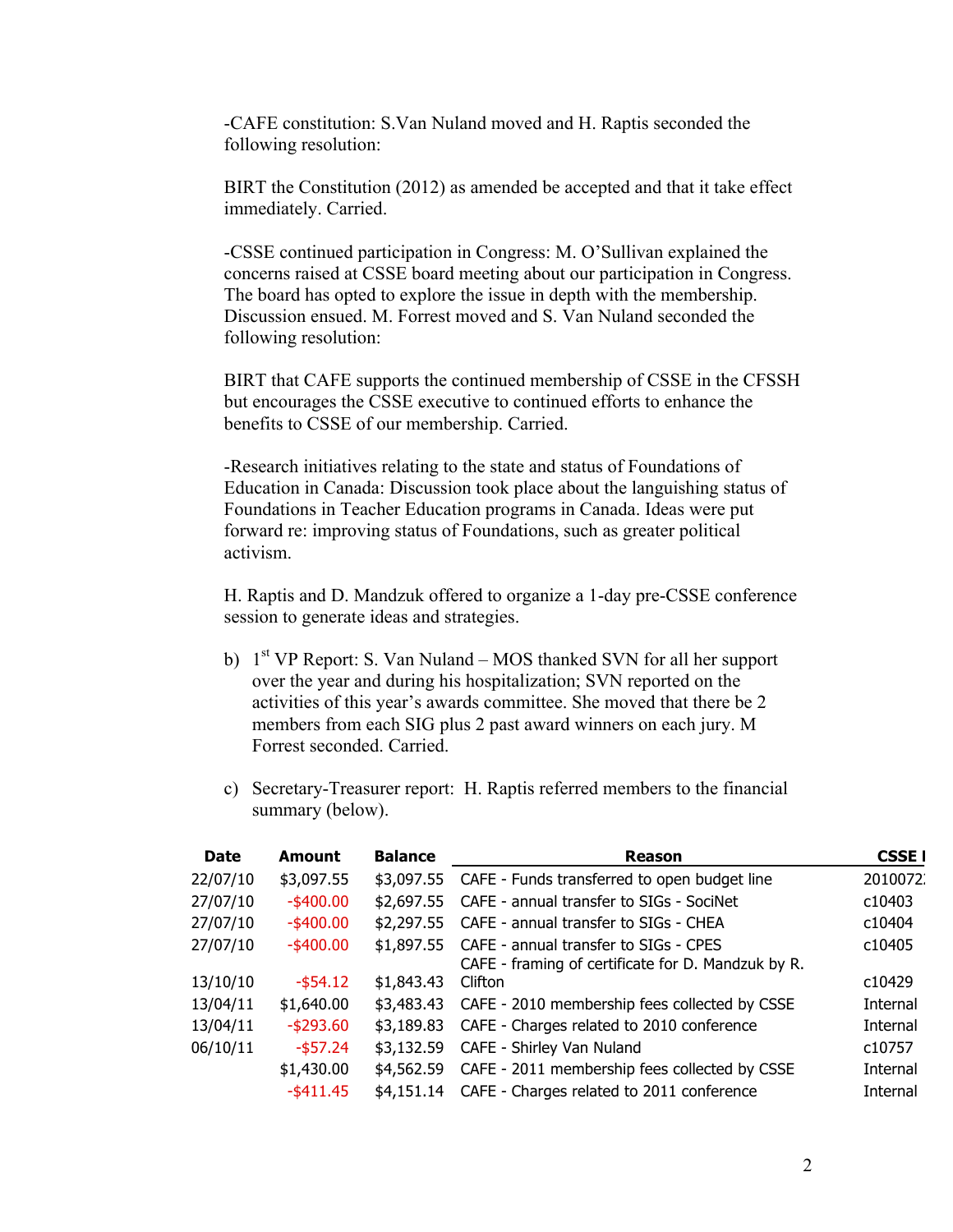d) Report from CJE reps: H. Raptis took over from S. Cook in the spring of 2012 and attended the CJE annual general meeting held on Saturday, May  $26<sup>th</sup>$ . Developments with the journal include: -SSHRC awarded CJE a \$90,000 (over 3 years) publications grant -review process averages 7 to 17 months (1-3 for initial screening; 3-9 for peer review; 3-5 for revision and publication) -3 special issues upcoming: inclusive education; international education; indigenous education -people are encouraged to register as reviewers (currently 400 in total) -currently searching for a new Francophone editor to replace outgoing Stephane Allaire -Tim Howard (CSSE) looks after the journal's finances; Kim Peacock (CSSE) has been maintaining the website -Victor Glickman (new CSSE president) is exploring knowledge mobilization approaches for the journal Stats for 2011: Issues published: 3 Items published: 62 Total submissions: 161 Peer reviewed: 57 Accepted: 47 Declined: 10 Resubmit: 38

Avg. Days to review: 121 Avg. Days to publication: 240 Registered users: 608 (435 new) Registered readers: 374 (329 new) CSSE email listserve: 2558 RSS subscribers: 419 from CJE; 75 from RCE

- e) CAFE Grad Student Panel: CCGSE got moved, inadvertently, into same time slot, so it reduced the number of people who attended the CAFE session. It was suggested that next year the two sessions might be combined and co-sponsored.
- f) Report from each of the SIGS:

M. Forrest reported on CPES sessions and thanked the program chair, Trevor Norris. She reported a motion made at the SIG meeting for the past program chair to help the new program chair in 2013. New CPES chair: